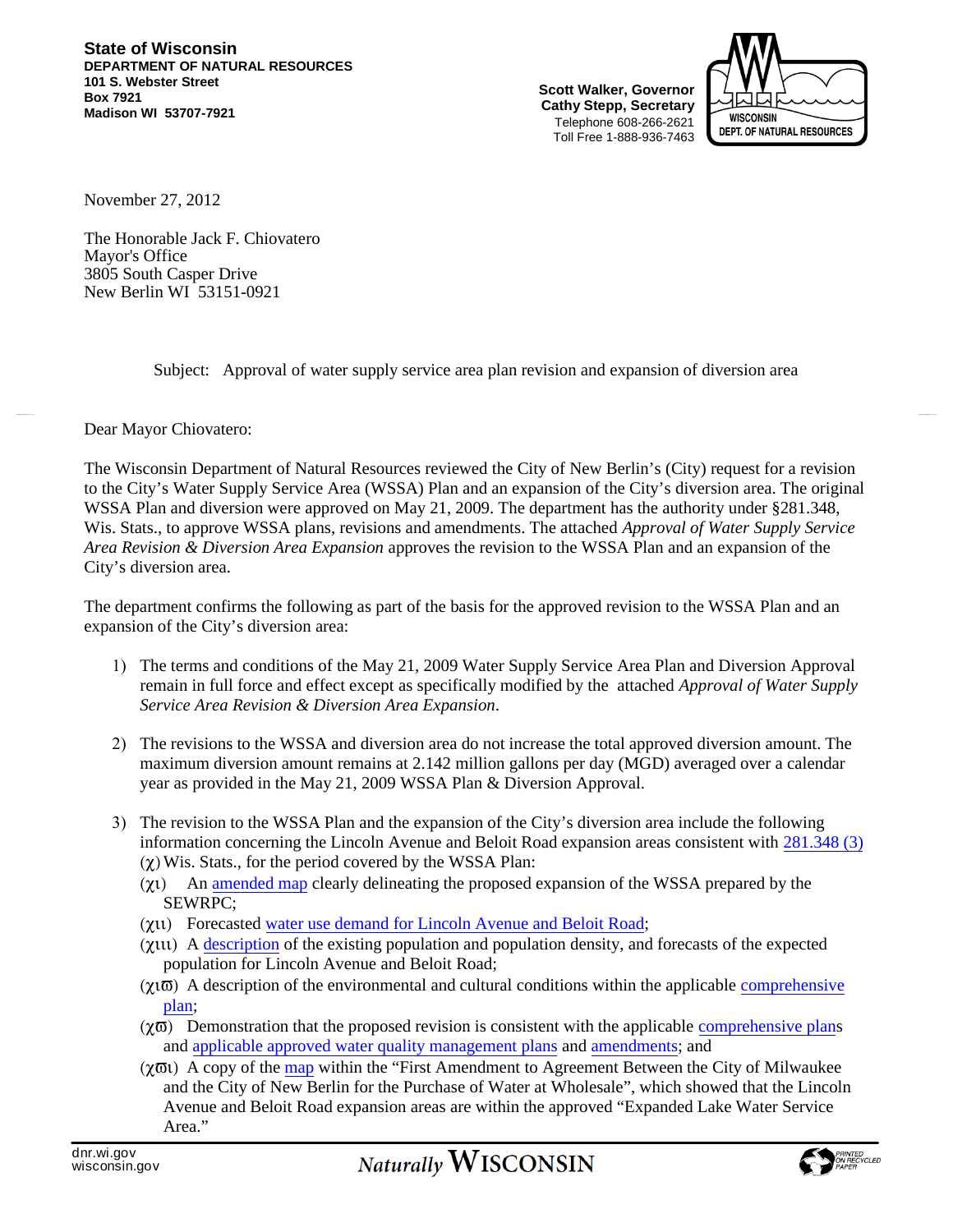- A letter indicating that MMSD is willing to accept the return flow of the diverted water from the proposed expansion areas.
- 4) The City held a public hearing on [March](http://meetings.newberlin.org/sirepub/mtgviewer.aspx?meetid=405&doctype=AGENDA) 5, 2012 to give interested persons an opportunity to comment on the City of New Berlin's WSSA and diversion area revision regarding the Lincoln Avenue and Beloit Road expansions. The City of New Berlin published notice of the hearing concerning the Lincoln Avenue expansion in *New Berlin Now*, a paper of general circulation, on February 9, 2012 and February 16, 2012. The City of New Berlin also published notice of the hearing concerning the Beloit Road expansion in *New Berlin Now* on February 16, 2012 and February 23, 2012. The City provided to the department a video clip of the public comments recorded during the public hearing.
- 5) Based on the City's submittal of the 2011 annual report, the department finds the City is in substantial compliance with all "[Tier](http://docs.legis.wisconsin.gov/code/admin_code/nr/852/06) 3" water conservation and efficiency requirements contained in ch. NR 852, pertaining to persons with a new or increased diversion.
- 6) The water that the City proposes to divert from Lake Michigan to the Lincoln Avenue and the Beloit Road expansion areas will be used solely for public water supply purposes, as required by [§281.346](https://docs.legis.wisconsin.gov/statutes/statutes/281/III/346/4/c) (4) [\(c\)](https://docs.legis.wisconsin.gov/statutes/statutes/281/III/346/4/c), Wis. Stats., and as the phrase "public water supply" is defined in  $\S 281.346(1)$  (pm) and  $281.348(1)$  $281.348(1)$ [\(d\),](https://docs.legis.wisconsin.gov/statutes/statutes/281/III/346/1/d) Wis. Stats.
- 7) Because the extension of the area served by Great Lakes basin water will not result in a new water loss from consumptive use that would average 5,000,000 gallons or more per day in any 90-day period, the proposal is not subject to regional review by the regional body, under  $\S 281.346 (4)$  $\S 281.346 (4)$  $\S 281.346 (4)$  (c) 4., Wis. Stats.
- 8) The revision to the WSSA Plan includes the following information concerning the Moorland Road and Small Road expansion areas within the Great Lakes Basin, consistent with [281.348](http://docs.legis.wisconsin.gov/statutes/statutes/281/III/348/3/c) (3) (c) Wis. Stats., for the period covered by the plan:
	- An [amended](http://dnr.wi.gov/topic/wateruse/documents/newberlin/Amendment_WSSA_Plan_New_Berlin_October-2011.pdf) map clearly delineating the proposed expansion of the WSSA prepared by the SEWRPC;
	- Forecasted water use demand for [Moorland](http://meetings.newberlin.org/sirepub/mtgviewer.aspx?meetid=177&doctype=AGENDA) Road and [Small](http://dnr.wi.gov/topic/wateruse/documents/Buyseasons_Small_Road_Staff_Report.pdf) Road;
	- A description of the existing population and population density, and forecasts of the expected population for [Moorland](http://meetings.newberlin.org/sirepub/mtgviewer.aspx?meetid=177&doctype=AGENDA) Road and [Small](http://dnr.wi.gov/topic/wateruse/documents/newberlin/BuyseasonsSmallRoadStaffReport201.pdf) Road;
	- A description of the environmental and cultural conditions within their [comprehensive](http://www.newberlin.org/index.aspx?nid=218) plan;
	- Demonstration that the proposed revision is consistent with the applicable [comprehensive](http://www.newberlin.org/index.aspx?nid=218) plans and applicable approved water quality [management](http://www.sewrpc.org/SEWRPC/Environment/RegionalWaterQualityManagement.htm) plans and [amendments](http://www.sewrpc.org/SEWRPCFiles/Publications/ssa/2011-09-amendment-new-berlin.pdf); and
	- A copy of the [map](http://dnr.wi.gov/topic/wateruse/documents/newberlin/MMSDServiceMap2012.pdf) within the "First Amendment to Agreement Between the City of Milwaukee and the City of New Berlin for the Purchase of Water at Wholesale", which showed that the expansion areas are within the approved "Expanded Lake Water Service Area."
	- A letter indicating that the Milwaukee Metropolitan Sewerage District (MMSD) is willing to accept the return flow of the diverted water from the proposed expansion areas.
- 9) The City held a public hearing on  $\underline{July\ 25^h, 2011}$  $\underline{July\ 25^h, 2011}$  $\underline{July\ 25^h, 2011}$  $\underline{July\ 25^h, 2011}$  $\underline{July\ 25^h, 2011}$  to give interested persons an opportunity to comment on the City of New Berlin's WSSA map revision for the Moorland Road expansion. The City of New Berlin held a plan commission meeting on [November](http://www.newberlin.org/Archive.aspx?ADID=211) 10, 2010 and a public hearing on [August](http://www.newberlin.org/Archive.aspx?ADID=209) 30, 2010 to give interested persons an opportunity to comment on the City of New Berlin's proposed Small Road expansion development.